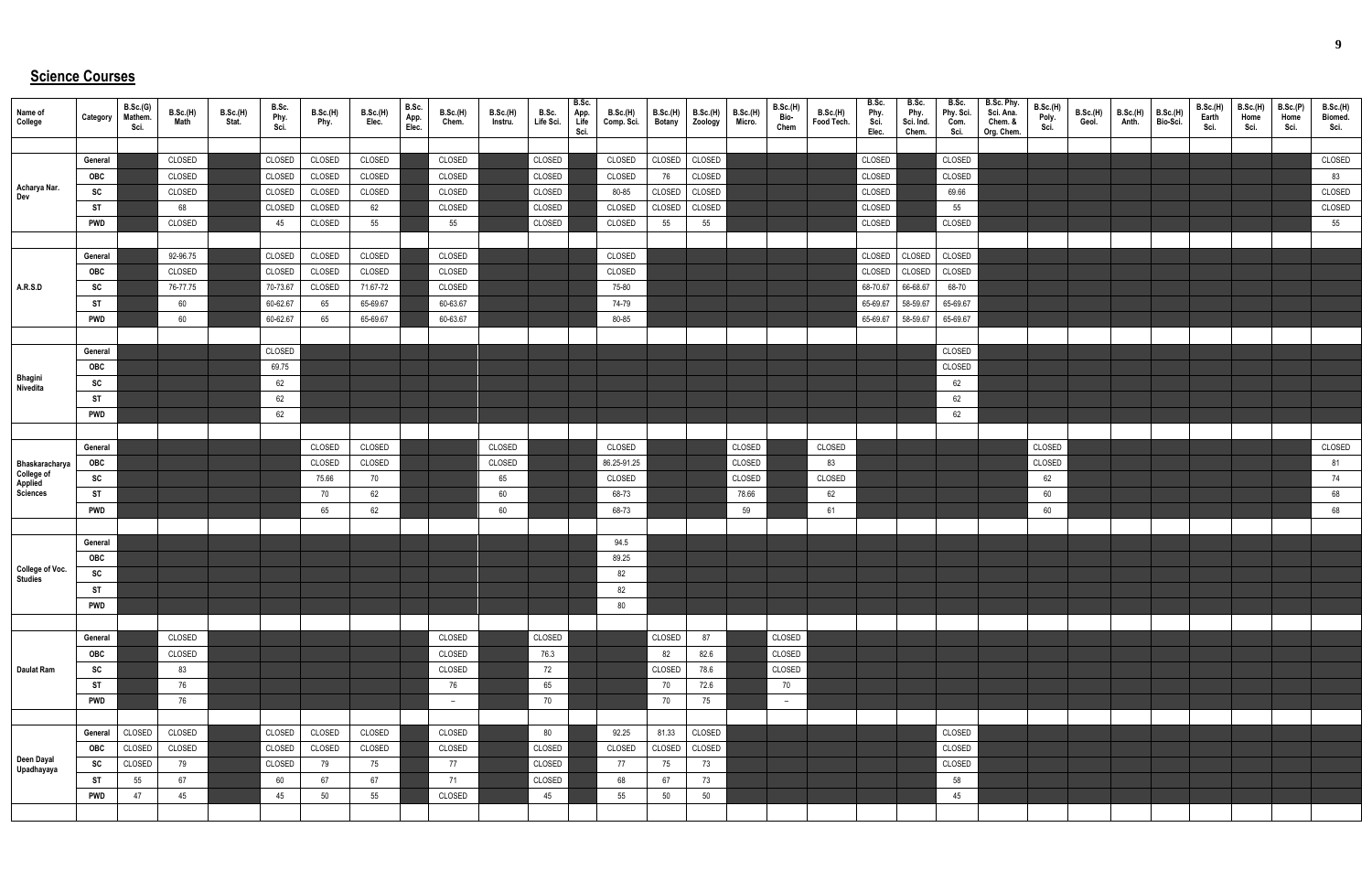| Name of<br>College   | Category                | B.Sc.(G)<br>Mathem.<br>Sci. | B.Sc.(H)<br>Math   | B.Sc.(H)<br>Stat. | B.Sc.<br>Phy.<br>Sci. | <b>B.Sc.(H)</b><br>Phy. | <b>B.Sc.(H)</b><br>Elec. | B.Sc.<br>App.<br>Elec. | B.Sc.(H)<br>Chem.  | B.Sc.(H)<br>Instru. | B.Sc.<br>Life Sci. | B.Sc.<br>App.<br>Life<br>Sci. | <b>B.Sc.(H)</b><br>Comp. Sci. | <b>B.Sc.(H)</b><br><b>Botany</b> | <b>B.Sc.(H)</b><br>Zoology | <b>B.Sc.(H)</b><br>Micro. | B.Sc.(H)<br>Bio-<br>Chem | <b>B.Sc.(H)</b><br>Food Tech.                | B.Sc.<br>Phy.<br>Sci.<br>Elec. | B.Sc.<br>Phy.<br>Sci. Ind.<br>Chem. | B.Sc.<br>Phy. Sci.<br>Com.<br>Sci. | B.Sc. Phy.<br>Sci. Ana.<br>Chem. &<br>Org. Chem. | B.Sc.(H)<br>Poly.<br>Sci. | <b>B.Sc.(H)</b><br>Geol. | B.Sc.(H)<br>Anth. | <b>B.Sc.(H)</b><br>Bio-Sci. | B.Sc.(H)<br>Earth<br>Sci. | <b>B.Sc.(H)</b><br>Home<br>Sci. | B.Sc.(P)<br>Home<br>Sci. | <b>B.Sc.(H)</b><br>Biomed.<br>Sci. |
|----------------------|-------------------------|-----------------------------|--------------------|-------------------|-----------------------|-------------------------|--------------------------|------------------------|--------------------|---------------------|--------------------|-------------------------------|-------------------------------|----------------------------------|----------------------------|---------------------------|--------------------------|----------------------------------------------|--------------------------------|-------------------------------------|------------------------------------|--------------------------------------------------|---------------------------|--------------------------|-------------------|-----------------------------|---------------------------|---------------------------------|--------------------------|------------------------------------|
|                      |                         |                             |                    |                   |                       |                         |                          |                        |                    |                     |                    |                               |                               |                                  |                            |                           |                          |                                              |                                |                                     |                                    |                                                  |                           |                          |                   |                             |                           |                                 |                          |                                    |
|                      | General                 |                             | CLOSED             |                   | CLOSED                | CLOSED                  |                          |                        | CLOSED             |                     | 76.66              |                               |                               | 77.6<br>Contact                  | 81                         |                           | 79.5                     |                                              |                                | CLOSED                              | CLOSED                             |                                                  |                           |                          |                   |                             |                           |                                 |                          |                                    |
|                      | OBC                     |                             | CLOSED             |                   | CLOSED                | CLOSED                  |                          |                        | CLOSED             |                     | CLOSED             |                               |                               | College<br>Contact               | CLOSED<br>Contact          |                           | 75<br>Contact            |                                              |                                | CLOSED                              | CLOSED                             |                                                  |                           |                          |                   |                             |                           |                                 |                          |                                    |
| Deshbandhu           | SC                      |                             | CLOSED<br>Contact  |                   | CLOSED<br>Contact     | CLOSED<br>Contact       |                          |                        | CLOSED             |                     | CLOSED<br>Contact  |                               |                               | College<br>Contact               | College<br>Contact         |                           | College<br>Contact       |                                              |                                | CLOSED<br>Contact                   | CLOSED<br>Contact                  |                                                  |                           |                          |                   |                             |                           |                                 |                          |                                    |
|                      | ST                      |                             | College            |                   | College               | College                 |                          |                        | CLOSED             |                     | College            |                               |                               | College                          | College                    |                           | College                  |                                              |                                | College                             | College                            |                                                  |                           |                          |                   |                             |                           |                                 |                          |                                    |
|                      | <b>PWD</b>              |                             | Contact<br>College |                   | Contact<br>College    | Contact<br>College      |                          |                        | Contact<br>College |                     | Contact<br>College |                               |                               | Contact<br>College               | Contact<br>College         |                           | Contact<br>College       |                                              |                                | Contact<br>College                  | Contact<br>College                 |                                                  |                           |                          |                   |                             |                           |                                 |                          |                                    |
|                      |                         |                             |                    |                   |                       |                         |                          |                        |                    |                     |                    |                               |                               |                                  |                            |                           |                          |                                              |                                |                                     |                                    |                                                  |                           |                          |                   |                             |                           |                                 |                          |                                    |
|                      | General<br>OBC          |                             | CLOSED<br>CLOSED   |                   | CLOSED<br>CLOSED      | CLOSED<br>CLOSED        |                          |                        | CLOSED<br>CLOSED   |                     | CLOSED<br>CLOSED   |                               |                               | CLOSED<br>CLOSED                 | CLOSED<br>CLOSED           |                           |                          |                                              |                                |                                     | CLOSED<br>CLOSED                   |                                                  |                           |                          |                   |                             |                           |                                 |                          |                                    |
| <b>Dyal Singh</b>    | SC                      |                             | CLOSED             |                   | CLOSED                | CLOSED                  |                          |                        | CLOSED             |                     | CLOSED             |                               |                               | CLOSED                           | CLOSED                     |                           |                          |                                              |                                |                                     | CLOSED                             |                                                  |                           |                          |                   |                             |                           |                                 |                          |                                    |
|                      | ST                      |                             | 65                 |                   | 51                    | 60                      |                          |                        | 62                 |                     | CLOSED             |                               |                               | 67                               | CLOSED                     |                           |                          |                                              |                                |                                     | 55                                 |                                                  |                           |                          |                   |                             |                           |                                 |                          |                                    |
|                      | <b>PWD</b>              |                             | CLOSED             |                   | 45                    | 55                      |                          |                        | 55                 |                     | CLOSED             |                               |                               | 55                               | CLOSED                     |                           |                          |                                              |                                |                                     | CLOSED                             |                                                  |                           |                          |                   |                             |                           |                                 |                          |                                    |
|                      |                         |                             |                    |                   |                       |                         |                          |                        |                    |                     |                    |                               |                               |                                  |                            |                           |                          |                                              |                                |                                     |                                    |                                                  |                           |                          |                   |                             |                           |                                 |                          |                                    |
|                      | General                 |                             |                    |                   |                       |                         |                          |                        |                    |                     |                    |                               |                               |                                  |                            |                           |                          |                                              |                                |                                     |                                    |                                                  |                           |                          |                   |                             |                           |                                 |                          |                                    |
|                      | OBC                     |                             |                    |                   |                       |                         |                          |                        |                    |                     |                    |                               |                               |                                  |                            |                           |                          |                                              |                                |                                     |                                    |                                                  |                           |                          |                   |                             |                           |                                 |                          |                                    |
| Gargi                | SC<br><b>ST</b>         |                             |                    |                   |                       |                         |                          |                        |                    |                     |                    |                               |                               |                                  |                            |                           |                          | INFORMATION NOT RECEIVED - CONTACT COLLEGE - |                                |                                     |                                    |                                                  |                           |                          |                   |                             |                           |                                 |                          |                                    |
|                      | <b>PWD</b>              |                             |                    |                   |                       |                         |                          |                        |                    |                     |                    |                               |                               |                                  |                            |                           |                          |                                              |                                |                                     |                                    |                                                  |                           |                          |                   |                             |                           |                                 |                          |                                    |
|                      |                         |                             |                    |                   |                       |                         |                          |                        |                    |                     |                    |                               |                               |                                  |                            |                           |                          |                                              |                                |                                     |                                    |                                                  |                           |                          |                   |                             |                           |                                 |                          |                                    |
|                      | General                 |                             | CLOSED             |                   | CLOSED                | CLOSED                  | CLOSED                   |                        | CLOSED             |                     | CLOSED             |                               | $\overline{\phantom{0}}$      | CLOSED                           | CLOSED                     |                           |                          |                                              |                                |                                     |                                    |                                                  |                           |                          | CLOSED            |                             | CLOSED                    |                                 |                          |                                    |
|                      | OBC                     |                             | CLOSED             |                   | 85.66                 | CLOSED                  | 91.33                    |                        | CLOSED             |                     | 80.66              |                               |                               | CLOSED                           | 88.66                      |                           |                          |                                              |                                |                                     |                                    |                                                  |                           |                          | 74                |                             | CLOSED                    |                                 |                          |                                    |
| <b>Hans Raj</b>      | SC                      |                             | CLOSED             |                   | 81-82                 | CLOSED                  | 82                       |                        | 86                 |                     | 75                 |                               | 91.66-92.66                   | 76                               | 85                         |                           |                          |                                              |                                |                                     |                                    |                                                  |                           |                          | 73                |                             | 80-82                     |                                 |                          |                                    |
|                      | <b>ST</b><br><b>PWD</b> |                             | 77<br>77           |                   | 69-70<br>81-82        | 77<br>$80\,$            | 80<br>82                 |                        | 70<br>85           |                     | 72<br>75           |                               | 86-87<br>86-87                | 75                               | 78<br>78                   |                           |                          |                                              |                                |                                     |                                    |                                                  |                           |                          | 74<br>73          |                             | 76-78<br>80-82            |                                 |                          |                                    |
|                      |                         |                             |                    |                   |                       |                         |                          |                        |                    |                     |                    |                               |                               | 76                               |                            |                           |                          |                                              |                                |                                     |                                    |                                                  |                           |                          |                   |                             |                           |                                 |                          |                                    |
|                      | General                 |                             | CLOSED             | CLOSED            | CLOSED                | CLOSED                  |                          |                        | CLOSED             |                     |                    |                               |                               | CLOSED                           | CLOSED                     |                           |                          |                                              | CLOSED                         |                                     |                                    |                                                  |                           |                          |                   |                             |                           |                                 |                          |                                    |
|                      | OBC                     |                             | CLOSED             | CLOSED            | CLOSED                | CLOSED                  |                          |                        | CLOSED             |                     |                    |                               |                               | 84                               | CLOSED                     |                           |                          |                                              | CLOSED                         |                                     |                                    |                                                  |                           |                          |                   |                             |                           |                                 |                          |                                    |
| Hindu                | SC                      |                             | CLOSED             | CLOSED            | CLOSED                | CLOSED                  |                          |                        | CLOSED             |                     |                    |                               |                               | CLOSED                           | CLOSED                     |                           |                          |                                              | CLOSED                         |                                     |                                    |                                                  |                           |                          |                   |                             |                           |                                 |                          |                                    |
|                      | ST                      |                             | CLOSED             | 81                | CLOSED                | CLOSED                  |                          |                        | CLOSED             |                     |                    |                               |                               | 82                               | 80                         |                           |                          |                                              | 64                             |                                     |                                    |                                                  |                           |                          |                   |                             |                           |                                 |                          |                                    |
|                      | <b>PWD</b>              |                             | CLOSED             | 86                | 72                    | CLOSED                  |                          |                        | CLOSED             |                     |                    |                               |                               | CLOSED                           | 79                         |                           |                          |                                              | 64                             |                                     |                                    |                                                  |                           |                          |                   |                             |                           |                                 |                          |                                    |
|                      | General                 |                             | CLOSED             |                   |                       |                         |                          |                        |                    |                     |                    |                               | CLOSED                        |                                  |                            |                           |                          |                                              |                                |                                     |                                    |                                                  |                           |                          |                   |                             |                           |                                 |                          |                                    |
|                      | OBC                     |                             | 92                 |                   |                       |                         |                          |                        |                    |                     |                    |                               | 86-91                         |                                  |                            |                           |                          |                                              |                                |                                     |                                    |                                                  |                           |                          |                   |                             |                           |                                 |                          |                                    |
| I.P. College         | SC                      |                             | CLOSED             |                   |                       |                         |                          |                        |                    |                     |                    |                               | 75-80                         |                                  |                            |                           |                          |                                              |                                |                                     |                                    |                                                  |                           |                          |                   |                             |                           |                                 |                          |                                    |
|                      | ST                      |                             | 72                 |                   |                       |                         |                          |                        |                    |                     |                    |                               | 70-75                         |                                  |                            |                           |                          |                                              |                                |                                     |                                    |                                                  |                           |                          |                   |                             |                           |                                 |                          |                                    |
|                      | <b>PWD</b>              |                             | 75                 |                   |                       |                         |                          |                        |                    |                     |                    |                               | 75-80                         |                                  |                            |                           |                          |                                              |                                |                                     |                                    |                                                  |                           |                          |                   |                             |                           |                                 |                          |                                    |
|                      |                         |                             |                    |                   |                       |                         |                          |                        |                    |                     |                    |                               |                               |                                  |                            |                           |                          |                                              |                                |                                     |                                    |                                                  |                           |                          |                   |                             |                           |                                 |                          |                                    |
|                      | General                 |                             |                    |                   |                       |                         |                          |                        |                    |                     |                    |                               |                               |                                  |                            | CLOSED                    | 79.5                     |                                              |                                |                                     |                                    |                                                  |                           |                          |                   |                             |                           | CLOSED CLOSED                   |                          |                                    |
| Institute of<br>Home | OBC<br>SC               |                             |                    |                   |                       |                         |                          |                        |                    |                     |                    |                               |                               |                                  |                            | CLOSED<br>75              | 71<br>70                 |                                              |                                |                                     |                                    |                                                  |                           |                          |                   |                             |                           | CLOSED<br>55                    | 59<br>56                 |                                    |
| Economics            | <b>ST</b>               |                             |                    |                   |                       |                         |                          |                        |                    |                     |                    |                               |                               |                                  |                            | 75                        | 70                       |                                              |                                |                                     |                                    |                                                  |                           |                          |                   |                             |                           | 55                              | 56                       |                                    |
|                      | <b>PWD</b>              |                             |                    |                   |                       |                         |                          |                        |                    |                     |                    |                               |                               |                                  |                            | 75                        | 70                       |                                              |                                |                                     |                                    |                                                  |                           |                          |                   |                             |                           | 55                              | 56                       |                                    |
|                      |                         |                             |                    |                   |                       |                         |                          |                        |                    |                     |                    |                               |                               |                                  |                            |                           |                          |                                              |                                |                                     |                                    |                                                  |                           |                          |                   |                             |                           |                                 |                          |                                    |
|                      |                         |                             |                    |                   |                       |                         |                          |                        |                    |                     |                    |                               |                               |                                  |                            |                           |                          |                                              |                                |                                     |                                    |                                                  |                           |                          |                   |                             |                           |                                 |                          |                                    |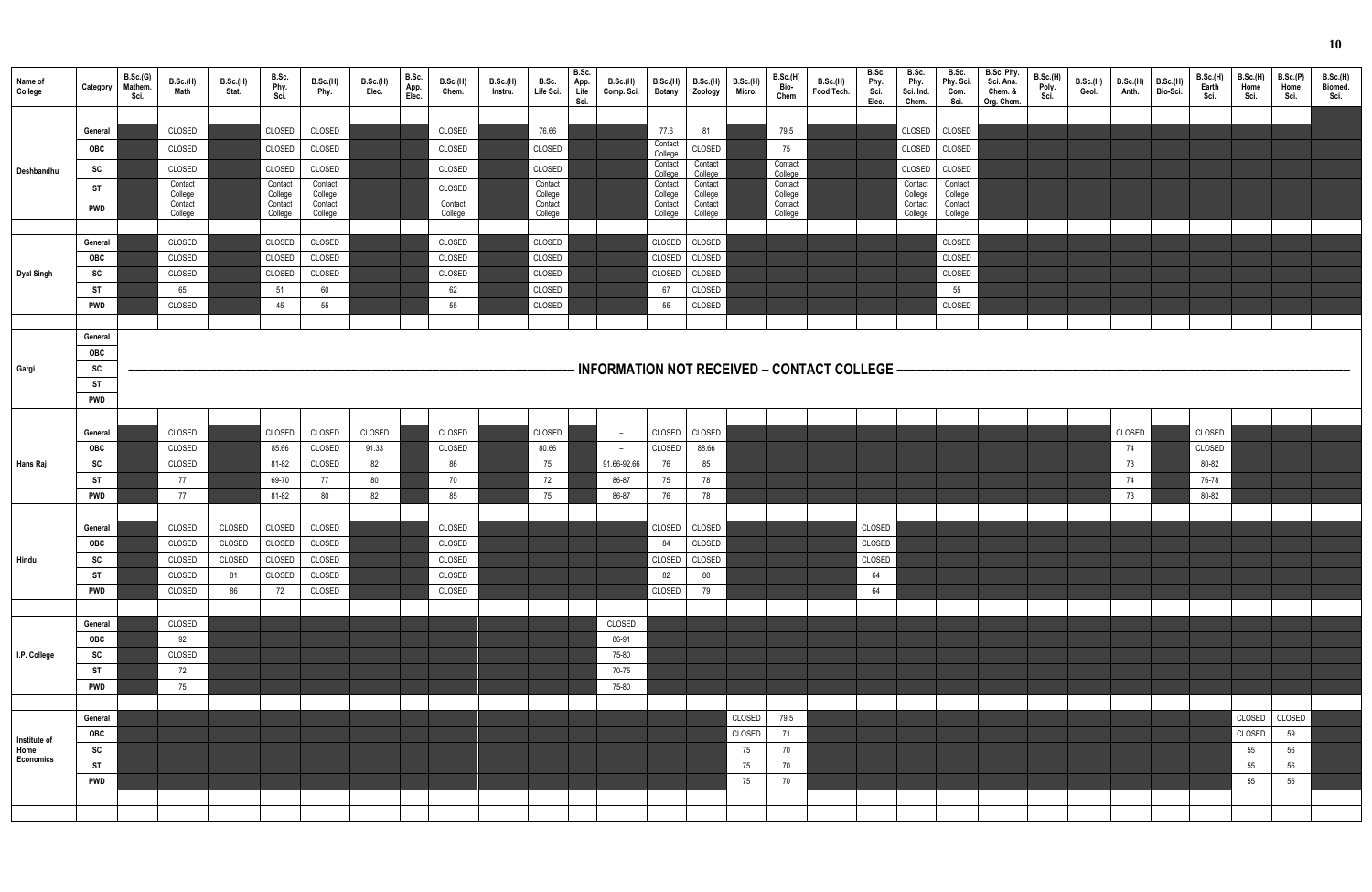| Name of<br>College      | Category         | B.Sc.(G)<br>Mathem.<br>Sci. | B.Sc.(H)<br>Math | B.Sc.(H)<br>Stat.  | B.Sc.<br>Phy.<br>Sci | <b>B.Sc.(H)</b><br>Phy. | B.Sc.(H)<br>Elec. | B.Sc.<br>App.<br>Elec. | <b>B.Sc.(H)</b><br>Chem. | B.Sc.(H)<br>Instru. | B.Sc.<br>Life Sci. | B.Sc.<br>App.<br>Life<br>Sci. | <b>B.Sc.(H)</b><br>Comp. Sci. | <b>B.Sc.(H)</b><br><b>Botany</b> | <b>B.Sc.(H)</b><br>Zoology     | <b>B.Sc.(H)</b><br>Micro. | <b>B.Sc.(H)</b><br>Bio-<br>Chem | <b>B.Sc.(H)</b><br>Food Tech. | B.Sc.<br>Phy.<br>Sci.<br>Elec. | B.Sc.<br>Phy.<br>Sci. Ind.<br>Chem. | B.Sc.<br>Phy. Sci.<br>Com.<br>Sci. | B.Sc. Phy.<br>Sci. Ana.<br>Chem. &<br>Org. Chem. | <b>B.Sc.(H)</b><br>Poly.<br>Sci. | B.Sc.(H)<br>Geol. | $B.Sc.(H)$ $B.Sc.(H)$<br>Anth. | Bio-Sci. | B.Sc.(H)<br>Earth<br>Sci. | B.Sc.(H)<br>Home<br>Sci. | B.Sc.(P)<br>Home<br>Sci. | <b>B.Sc.(H)</b><br>Biomed.<br>Sci. |
|-------------------------|------------------|-----------------------------|------------------|--------------------|----------------------|-------------------------|-------------------|------------------------|--------------------------|---------------------|--------------------|-------------------------------|-------------------------------|----------------------------------|--------------------------------|---------------------------|---------------------------------|-------------------------------|--------------------------------|-------------------------------------|------------------------------------|--------------------------------------------------|----------------------------------|-------------------|--------------------------------|----------|---------------------------|--------------------------|--------------------------|------------------------------------|
|                         |                  |                             |                  |                    |                      |                         |                   |                        |                          |                     |                    |                               |                               |                                  |                                |                           |                                 |                               |                                |                                     |                                    |                                                  |                                  |                   |                                |          |                           |                          |                          |                                    |
|                         | General          |                             | CLOSED           |                    |                      |                         |                   |                        |                          |                     |                    |                               |                               |                                  |                                |                           |                                 |                               |                                |                                     |                                    |                                                  |                                  |                   |                                |          |                           |                          |                          |                                    |
| Janki Devi              | OBC              |                             | CLOSED           |                    |                      |                         |                   |                        |                          |                     |                    |                               |                               |                                  |                                |                           |                                 |                               |                                |                                     |                                    |                                                  |                                  |                   |                                |          |                           |                          |                          |                                    |
| Memorial                | SC               |                             | CLOSED           |                    |                      |                         |                   |                        |                          |                     |                    |                               |                               |                                  |                                |                           |                                 |                               |                                |                                     |                                    |                                                  |                                  |                   |                                |          |                           |                          |                          |                                    |
|                         | <b>ST</b>        |                             | 69               |                    |                      |                         |                   |                        |                          |                     |                    |                               |                               |                                  |                                |                           |                                 |                               |                                |                                     |                                    |                                                  |                                  |                   |                                |          |                           |                          |                          |                                    |
|                         | <b>PWD</b>       |                             | 69               |                    |                      |                         |                   |                        |                          |                     |                    |                               |                               |                                  |                                |                           |                                 |                               |                                |                                     |                                    |                                                  |                                  |                   |                                |          |                           |                          |                          |                                    |
|                         |                  |                             |                  |                    |                      |                         |                   |                        |                          |                     |                    |                               |                               |                                  |                                |                           |                                 |                               |                                |                                     |                                    |                                                  |                                  |                   |                                |          |                           |                          |                          |                                    |
|                         | General          |                             | CLOSED           |                    | CLOSED               | CLOSED                  |                   |                        |                          |                     | CLOSED             |                               | CLOSED                        |                                  |                                |                           |                                 |                               |                                |                                     |                                    |                                                  |                                  |                   |                                |          |                           |                          |                          |                                    |
|                         | OBC              |                             | CLOSED<br>CLOSED |                    | CLOSED               | CLOSED                  |                   |                        |                          |                     | CLOSED<br>CLOSED   |                               | CLOSED<br>69-74               |                                  |                                |                           |                                 |                               |                                |                                     |                                    |                                                  |                                  |                   |                                |          |                           |                          |                          |                                    |
| Kalindi                 | SC               |                             |                  |                    | 62                   | 70                      |                   |                        |                          |                     | 67                 |                               | 69-74                         |                                  |                                |                           |                                 |                               |                                |                                     |                                    |                                                  |                                  |                   |                                |          |                           |                          |                          |                                    |
|                         | ST<br><b>PWD</b> |                             | 64<br>64         |                    | 59<br>59             | 65                      |                   |                        |                          |                     | 64                 |                               | 70-75                         |                                  |                                |                           |                                 |                               |                                |                                     |                                    |                                                  |                                  |                   |                                |          |                           |                          |                          |                                    |
|                         |                  |                             |                  |                    |                      | 65                      |                   |                        |                          |                     |                    |                               |                               |                                  |                                |                           |                                 |                               |                                |                                     |                                    |                                                  |                                  |                   |                                |          |                           |                          |                          |                                    |
|                         |                  |                             |                  |                    |                      |                         |                   |                        |                          |                     |                    |                               |                               |                                  |                                |                           |                                 |                               |                                |                                     |                                    |                                                  |                                  |                   |                                |          |                           |                          |                          |                                    |
|                         | General          |                             | CLOSED           |                    |                      |                         |                   |                        |                          |                     |                    |                               |                               |                                  |                                |                           |                                 |                               |                                |                                     |                                    |                                                  |                                  |                   |                                |          |                           |                          |                          |                                    |
|                         | OBC              |                             | CLOSED           |                    |                      |                         |                   |                        |                          |                     |                    |                               |                               |                                  |                                |                           |                                 |                               |                                |                                     |                                    |                                                  |                                  |                   |                                |          |                           |                          |                          |                                    |
| Kamala Nehru            | SC               |                             | 79               |                    |                      |                         |                   |                        |                          |                     |                    |                               |                               |                                  |                                |                           |                                 |                               |                                |                                     |                                    |                                                  |                                  |                   |                                |          |                           |                          |                          |                                    |
|                         | <b>ST</b>        |                             | 79               |                    |                      |                         |                   |                        |                          |                     |                    |                               |                               |                                  |                                |                           |                                 |                               |                                |                                     |                                    |                                                  |                                  |                   |                                |          |                           |                          |                          |                                    |
|                         | <b>PWD</b>       |                             | 78               |                    |                      |                         |                   |                        |                          |                     |                    |                               |                               |                                  |                                |                           |                                 |                               |                                |                                     |                                    |                                                  |                                  |                   |                                |          |                           |                          |                          |                                    |
|                         |                  |                             |                  |                    |                      |                         |                   |                        |                          |                     |                    |                               |                               |                                  |                                |                           |                                 |                               |                                |                                     |                                    |                                                  |                                  |                   |                                |          |                           |                          |                          |                                    |
|                         | General          | CLOSED                      | CLOSED           |                    |                      | CLOSED                  | 89                |                        |                          |                     |                    |                               | CLOSED                        |                                  |                                |                           |                                 |                               |                                |                                     | CLOSED                             |                                                  |                                  |                   |                                |          |                           |                          |                          |                                    |
|                         | <b>OBC</b>       | CLOSED                      | CLOSED           |                    |                      | CLOSED                  | CLOSED            |                        |                          |                     |                    |                               | CLOSED                        |                                  |                                |                           |                                 |                               |                                |                                     | CLOSED                             |                                                  |                                  |                   |                                |          |                           |                          |                          |                                    |
| Keshav<br>Mahavidyalaya | <b>SC</b>        | CLOSED                      | CLOSED           |                    |                      | CLOSED                  | CLOSED            |                        |                          |                     |                    |                               | 83-87                         |                                  |                                |                           |                                 |                               |                                |                                     | 70                                 |                                                  |                                  |                   |                                |          |                           |                          |                          |                                    |
|                         | ST               | CLOSED                      | CLOSED           |                    |                      | CLOSED                  | CLOSED            |                        |                          |                     |                    |                               | CLOSED                        |                                  |                                |                           |                                 |                               |                                |                                     | CLOSED                             |                                                  |                                  |                   |                                |          |                           |                          |                          |                                    |
|                         | <b>PWD</b>       | CLOSED                      | 55               |                    |                      | CLOSED                  | CLOSED            |                        |                          |                     |                    |                               | CLOSED                        |                                  |                                |                           |                                 |                               |                                |                                     | CLOSED                             |                                                  |                                  |                   |                                |          |                           |                          |                          |                                    |
|                         |                  |                             |                  |                    |                      |                         |                   |                        |                          |                     |                    |                               |                               |                                  |                                |                           |                                 |                               |                                |                                     |                                    |                                                  |                                  |                   |                                |          |                           |                          |                          |                                    |
|                         | General          |                             | CLOSED           | CLOSED             | CLOSED               | CLOSED                  |                   |                        | CLOSED                   |                     | CLOSED             |                               |                               | CLOSED                           | CLOSED                         |                           |                                 |                               |                                |                                     | CLOSED                             | CLOSED                                           |                                  |                   |                                |          |                           |                          |                          |                                    |
|                         | OBC              |                             | CLOSED           | CLOSED             | CLOSED               | CLOSED                  |                   |                        | CLOSED                   |                     | CLOSED             |                               |                               | CLOSED                           | CLOSED                         |                           |                                 |                               |                                |                                     | CLOSED                             | CLOSED                                           |                                  |                   |                                |          |                           |                          |                          |                                    |
| <b>Kirori Mal</b>       | SC<br><b>ST</b>  |                             | CLOSED<br>80-83  | 85-85.5<br>71-72.5 | CLOSED               | CLOSED CLOSED<br>70-72  |                   |                        | CLOSED<br>71-73          |                     | CLOSED<br>CLOSED   |                               |                               |                                  | CLOSED CLOSED<br>CLOSED CLOSED |                           |                                 |                               |                                |                                     | CLOSED<br>69-71.5                  | CLOSED<br>CLOSED                                 |                                  |                   |                                |          |                           |                          |                          |                                    |
|                         | <b>PWD</b>       |                             | 75-79            | 84-86              | 69-71                | CLOSED                  |                   |                        | 71-73                    |                     | 61-63              |                               |                               |                                  | 62-63.99 79-79.9               |                           |                                 |                               |                                |                                     | 75-76                              | 54-55                                            |                                  |                   |                                |          |                           |                          |                          |                                    |
|                         |                  |                             |                  |                    |                      |                         |                   |                        |                          |                     |                    |                               |                               |                                  |                                |                           |                                 |                               |                                |                                     |                                    |                                                  |                                  |                   |                                |          |                           |                          |                          |                                    |
|                         | General          |                             | CLOSED           | CLOSED             |                      |                         |                   |                        |                          |                     |                    |                               |                               |                                  |                                |                           |                                 |                               |                                |                                     |                                    |                                                  |                                  |                   |                                |          |                           |                          |                          |                                    |
|                         | OBC              |                             | CLOSED           | CLOSED             |                      |                         |                   |                        |                          |                     |                    |                               |                               |                                  |                                |                           |                                 |                               |                                |                                     |                                    |                                                  |                                  |                   |                                |          |                           |                          |                          |                                    |
|                         | SC               |                             | CLOSED           | CLOSED             |                      |                         |                   |                        |                          |                     |                    |                               |                               |                                  |                                |                           |                                 |                               |                                |                                     |                                    |                                                  |                                  |                   |                                |          |                           |                          |                          |                                    |
| Lady Shri Ram           | <b>ST</b>        |                             | CLOSED           | CLOSED             |                      |                         |                   |                        |                          |                     |                    |                               |                               |                                  |                                |                           |                                 |                               |                                |                                     |                                    |                                                  |                                  |                   |                                |          |                           |                          |                          |                                    |
|                         |                  |                             | Contact          | Contact            |                      |                         |                   |                        |                          |                     |                    |                               |                               |                                  |                                |                           |                                 |                               |                                |                                     |                                    |                                                  |                                  |                   |                                |          |                           |                          |                          |                                    |
|                         | <b>PWD</b>       |                             | College          | College            |                      |                         |                   |                        |                          |                     |                    |                               |                               |                                  |                                |                           |                                 |                               |                                |                                     |                                    |                                                  |                                  |                   |                                |          |                           |                          |                          |                                    |
|                         |                  |                             |                  |                    |                      |                         |                   |                        |                          |                     |                    |                               |                               |                                  |                                |                           |                                 |                               |                                |                                     |                                    |                                                  |                                  |                   |                                |          |                           |                          |                          |                                    |
|                         | General          |                             | CLOSED           |                    |                      |                         |                   |                        |                          |                     |                    |                               |                               |                                  |                                |                           |                                 |                               |                                |                                     |                                    |                                                  |                                  |                   |                                |          |                           |                          |                          |                                    |
|                         | OBC              |                             | CLOSED           |                    |                      |                         |                   |                        |                          |                     |                    |                               |                               |                                  |                                |                           |                                 |                               |                                |                                     |                                    |                                                  |                                  |                   |                                |          |                           |                          |                          |                                    |
| Lakshmi Bai             | SC               |                             | CLOSED           |                    |                      |                         |                   |                        |                          |                     |                    |                               |                               |                                  |                                |                           |                                 |                               |                                |                                     |                                    |                                                  |                                  |                   |                                |          |                           |                          |                          |                                    |
|                         | <b>ST</b>        |                             | 60               |                    |                      |                         |                   |                        |                          |                     |                    |                               |                               |                                  |                                |                           |                                 |                               |                                |                                     |                                    |                                                  |                                  |                   |                                |          |                           |                          |                          |                                    |
|                         | <b>PWD</b>       |                             | 60               |                    |                      |                         |                   |                        |                          |                     |                    |                               |                               |                                  |                                |                           |                                 |                               |                                |                                     |                                    |                                                  |                                  |                   |                                |          |                           |                          |                          |                                    |
|                         |                  |                             |                  |                    |                      |                         |                   |                        |                          |                     |                    |                               |                               |                                  |                                |                           |                                 |                               |                                |                                     |                                    |                                                  |                                  |                   |                                |          |                           |                          |                          |                                    |
|                         |                  |                             |                  |                    |                      |                         |                   |                        |                          |                     |                    |                               |                               |                                  |                                |                           |                                 |                               |                                |                                     |                                    |                                                  |                                  |                   |                                |          |                           |                          |                          |                                    |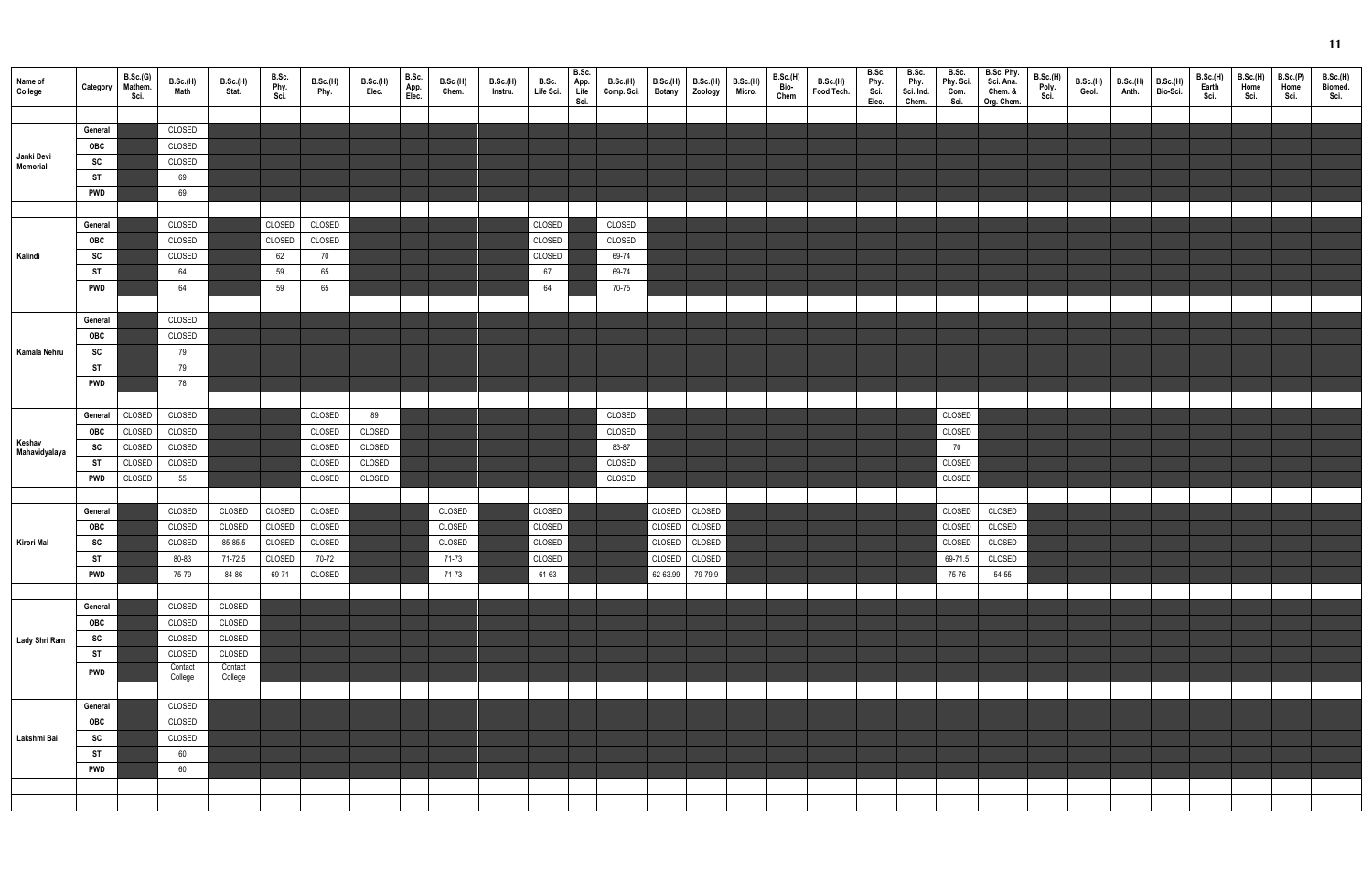| Name of<br>College   | Category   | B.Sc.(G)<br>Mathem.<br>Sci. | B.Sc.(H)<br>Math        | B.Sc.(H)<br>Stat. | B.Sc.<br>Phy.<br>Sci. | B.Sc.(H)<br>Phy.        | <b>B.Sc.(H)</b><br>Elec. | B.Sc.<br>App.<br>Elec. | B.Sc.(H)<br>Chem.       | B.Sc.(H)<br>Instru. | B.Sc.<br>B.Sc.<br>App.<br>Life<br>Life Sci.<br>Sci. | <b>B.Sc.(H)</b><br>Comp. Sci.                  | <b>Botany</b>      | $B.Sc.(H)$ $B.Sc.(H)$<br>Zoology | B.Sc.(H)<br>Micro. | B.Sc.(H)<br>Bio-<br>Chem | B.Sc.(H)<br>Food Tech. | B.Sc.<br>Phy.<br>Sci.<br>Elec. | B.Sc.<br>Phy.<br>Sci. Ind.<br>Chem. | B.Sc.<br>Phy. Sci.<br>Com.<br>Sci. | B.Sc. Phy.<br>Sci. Ana.<br>Chem. &<br>Org. Chem. | B.Sc.(H)<br>Poly.<br>Sci. | B.Sc.(H)<br>Geol. | B.Sc.(H)<br>Anth. | B.Sc.(H)<br>Bio-Sci. | B.Sc.(H)<br>Earth<br>Sci. | B.Sc.(H)<br>Home<br>Sci. | B.Sc.(P)<br>Home<br>Sci. | <b>B.Sc.(H)</b><br>Biomed.<br>Sci. |
|----------------------|------------|-----------------------------|-------------------------|-------------------|-----------------------|-------------------------|--------------------------|------------------------|-------------------------|---------------------|-----------------------------------------------------|------------------------------------------------|--------------------|----------------------------------|--------------------|--------------------------|------------------------|--------------------------------|-------------------------------------|------------------------------------|--------------------------------------------------|---------------------------|-------------------|-------------------|----------------------|---------------------------|--------------------------|--------------------------|------------------------------------|
|                      |            |                             |                         |                   |                       |                         |                          |                        |                         |                     |                                                     |                                                |                    |                                  |                    |                          |                        |                                |                                     |                                    |                                                  |                           |                   |                   |                      |                           |                          |                          |                                    |
|                      | General    |                             |                         |                   |                       |                         |                          |                        |                         |                     |                                                     |                                                |                    |                                  |                    |                          |                        |                                |                                     |                                    |                                                  |                           |                   |                   |                      |                           |                          |                          |                                    |
|                      | <b>OBC</b> |                             |                         |                   |                       |                         |                          |                        |                         |                     |                                                     |                                                |                    |                                  |                    |                          |                        |                                |                                     |                                    |                                                  |                           |                   |                   |                      |                           |                          |                          |                                    |
| <b>Lady Irwin</b>    | SC         |                             |                         |                   |                       |                         |                          |                        |                         |                     |                                                     | - INFORMATION NOT RECEIVED – CONTACT COLLEGE – |                    |                                  |                    |                          |                        |                                |                                     |                                    |                                                  |                           |                   |                   |                      |                           |                          |                          |                                    |
|                      | <b>ST</b>  |                             |                         |                   |                       |                         |                          |                        |                         |                     |                                                     |                                                |                    |                                  |                    |                          |                        |                                |                                     |                                    |                                                  |                           |                   |                   |                      |                           |                          |                          |                                    |
|                      | <b>PWD</b> |                             |                         |                   |                       |                         |                          |                        |                         |                     |                                                     |                                                |                    |                                  |                    |                          |                        |                                |                                     |                                    |                                                  |                           |                   |                   |                      |                           |                          |                          |                                    |
|                      |            |                             |                         |                   |                       |                         |                          |                        |                         |                     |                                                     |                                                |                    |                                  |                    |                          |                        |                                |                                     |                                    |                                                  |                           |                   |                   |                      |                           |                          |                          |                                    |
|                      | General    | CLOSED                      |                         |                   | CLOSED                |                         | CLOSED                   |                        |                         |                     |                                                     |                                                |                    |                                  |                    |                          |                        |                                |                                     | 86.33                              |                                                  |                           |                   |                   |                      |                           |                          |                          |                                    |
|                      | <b>OBC</b> | CLOSED                      |                         |                   | CLOSED                |                         | CLOSED                   |                        |                         |                     |                                                     |                                                |                    |                                  |                    |                          |                        |                                |                                     | 81.66                              |                                                  |                           |                   |                   |                      |                           |                          |                          |                                    |
| Maharaja<br>Agrasen  | SC         | CLOSED                      |                         |                   | CLOSED                |                         | 77                       |                        |                         |                     |                                                     |                                                |                    |                                  |                    |                          |                        |                                |                                     | 71.66                              |                                                  |                           |                   |                   |                      |                           |                          |                          |                                    |
|                      | <b>ST</b>  | 66                          |                         |                   | 69                    |                         | 66                       |                        |                         |                     |                                                     |                                                |                    |                                  |                    |                          |                        |                                |                                     | 69                                 |                                                  |                           |                   |                   |                      |                           |                          |                          |                                    |
|                      | <b>PWD</b> | CLOSED                      |                         |                   | $-$                   |                         | 66                       |                        |                         |                     |                                                     |                                                |                    |                                  |                    |                          |                        |                                |                                     | 69                                 |                                                  |                           |                   |                   |                      |                           |                          |                          |                                    |
|                      |            |                             |                         |                   |                       |                         |                          |                        |                         |                     |                                                     |                                                |                    |                                  |                    |                          |                        |                                |                                     |                                    |                                                  |                           |                   |                   |                      |                           |                          |                          |                                    |
|                      | General    |                             | CLOSED                  |                   | 82.33                 | CLOSED                  |                          |                        | CLOSED                  |                     | CLOSED                                              |                                                | CLOSED             | CLOSED                           |                    |                          |                        |                                |                                     | 82.33                              |                                                  |                           |                   |                   |                      |                           |                          |                          |                                    |
|                      | OBC        |                             | CLOSED                  |                   | CLOSED                | CLOSED                  |                          |                        | CLOSED                  |                     | CLOSED                                              |                                                | CLOSED             | CLOSED                           |                    |                          |                        |                                |                                     | 81                                 |                                                  |                           |                   |                   |                      |                           |                          |                          |                                    |
| Maitreyi             | SC         |                             | 82                      |                   | 68                    | CLOSED                  |                          |                        | 79                      |                     | 69                                                  |                                                | CLOSED             | 72                               |                    |                          |                        |                                |                                     | 68                                 |                                                  |                           |                   |                   |                      |                           |                          |                          |                                    |
|                      | <b>ST</b>  |                             | 82                      |                   | 68                    | 72                      |                          |                        | 79                      |                     | 69                                                  |                                                | CLOSED             | 72                               |                    |                          |                        |                                |                                     | 68                                 |                                                  |                           |                   |                   |                      |                           |                          |                          |                                    |
|                      | <b>PWD</b> |                             | Contact<br>College      |                   | Contact<br>College    | Contact<br>College      |                          |                        | Contact<br>College      |                     | Contact<br>College                                  |                                                | Contact<br>College | Contact<br>College               |                    |                          |                        |                                |                                     | Contact<br>College                 |                                                  |                           |                   |                   |                      |                           |                          |                          |                                    |
|                      |            |                             |                         |                   |                       |                         |                          |                        |                         |                     |                                                     |                                                |                    |                                  |                    |                          |                        |                                |                                     |                                    |                                                  |                           |                   |                   |                      |                           |                          |                          |                                    |
|                      | General    |                             | CLOSED                  |                   |                       |                         |                          |                        |                         |                     |                                                     |                                                |                    |                                  |                    |                          |                        |                                |                                     |                                    |                                                  |                           |                   |                   |                      |                           |                          |                          |                                    |
|                      | OBC        |                             | $\overline{a}$          |                   |                       |                         |                          |                        |                         |                     |                                                     |                                                |                    |                                  |                    |                          |                        |                                |                                     |                                    |                                                  |                           |                   |                   |                      |                           |                          |                          |                                    |
| <b>Mata Sundri</b>   | <b>SC</b>  |                             | CLOSED                  |                   |                       |                         |                          |                        |                         |                     |                                                     |                                                |                    |                                  |                    |                          |                        |                                |                                     |                                    |                                                  |                           |                   |                   |                      |                           |                          |                          |                                    |
|                      | <b>ST</b>  |                             | 60                      |                   |                       |                         |                          |                        |                         |                     |                                                     |                                                |                    |                                  |                    |                          |                        |                                |                                     |                                    |                                                  |                           |                   |                   |                      |                           |                          |                          |                                    |
|                      | <b>PWD</b> |                             | 45                      |                   |                       |                         |                          |                        |                         |                     |                                                     |                                                |                    |                                  |                    |                          |                        |                                |                                     |                                    |                                                  |                           |                   |                   |                      |                           |                          |                          |                                    |
|                      |            |                             |                         |                   |                       |                         |                          |                        |                         |                     |                                                     |                                                |                    |                                  |                    |                          |                        |                                |                                     |                                    |                                                  |                           |                   |                   |                      |                           |                          |                          |                                    |
|                      | General    |                             | CLOSED                  |                   |                       | CLOSED                  |                          |                        | CLOSED                  |                     | CLOSED                                              |                                                | CLOSED             | CLOSED                           |                    |                          |                        |                                |                                     | 87.66                              |                                                  |                           |                   |                   |                      |                           |                          |                          |                                    |
|                      | OBC        |                             | CLOSED                  |                   |                       | CLOSED                  |                          |                        | CLOSED                  |                     | CLOSED                                              |                                                | CLOSED             | CLOSED                           |                    |                          |                        |                                |                                     | CLOSED                             |                                                  |                           |                   |                   |                      |                           |                          |                          |                                    |
| <b>Miranda House</b> | SC         |                             | CLOSED                  |                   |                       | CLOSED                  |                          |                        | CLOSED                  |                     | CLOSED                                              |                                                |                    | CLOSED CLOSED                    |                    |                          |                        |                                |                                     | 69                                 |                                                  |                           |                   |                   |                      |                           |                          |                          |                                    |
|                      | <b>ST</b>  |                             | 76                      |                   |                       | 63                      |                          |                        | CLOSED                  |                     | 70                                                  |                                                | CLOSED             | CLOSED                           |                    |                          |                        |                                |                                     | 62                                 |                                                  |                           |                   |                   |                      |                           |                          |                          |                                    |
|                      | <b>PWD</b> |                             | CLOSED                  |                   |                       | CLOSED                  |                          |                        | CLOSED                  |                     | CLOSED                                              |                                                |                    | CLOSED CLOSED                    |                    |                          |                        |                                |                                     | CLOSED                             |                                                  |                           |                   |                   |                      |                           |                          |                          |                                    |
|                      |            |                             |                         |                   |                       |                         |                          |                        |                         |                     |                                                     |                                                |                    |                                  |                    |                          |                        |                                |                                     |                                    |                                                  |                           |                   |                   |                      |                           |                          |                          |                                    |
|                      |            |                             | Against                 |                   |                       |                         |                          |                        |                         |                     |                                                     |                                                |                    |                                  |                    |                          |                        |                                |                                     |                                    | Admission                                        |                           |                   |                   |                      |                           |                          |                          |                                    |
|                      | General    |                             | Cancellation            |                   |                       | Against<br>Cancellation |                          |                        | Against                 |                     |                                                     |                                                |                    |                                  |                    |                          |                        |                                |                                     | CLOSED                             | Against                                          |                           |                   |                   |                      |                           |                          |                          |                                    |
|                      | OBC        |                             | CLOSED                  |                   |                       |                         |                          |                        | Cancellation            |                     |                                                     |                                                |                    |                                  |                    |                          |                        |                                |                                     | CLOSED                             | Cancellation                                     |                           |                   |                   |                      |                           |                          |                          |                                    |
| Moti Lal Nehru       | SC         |                             | Against<br>Cancellation |                   |                       | CLOSED                  |                          |                        |                         |                     |                                                     |                                                |                    |                                  |                    |                          |                        |                                |                                     | 71                                 | 70                                               |                           |                   |                   |                      |                           |                          |                          |                                    |
|                      | <b>ST</b>  |                             | 70                      |                   |                       | 78                      |                          |                        | 70                      |                     |                                                     |                                                |                    |                                  |                    |                          |                        |                                |                                     | 71                                 | 65                                               |                           |                   |                   |                      |                           |                          |                          |                                    |
|                      | <b>PWD</b> |                             | 70                      |                   |                       | 78                      |                          |                        | Against<br>Cancellation |                     |                                                     |                                                |                    |                                  |                    |                          |                        |                                |                                     | 71                                 | 70                                               |                           |                   |                   |                      |                           |                          |                          |                                    |
|                      |            |                             |                         |                   |                       |                         |                          |                        |                         |                     |                                                     |                                                |                    |                                  |                    |                          |                        |                                |                                     |                                    |                                                  |                           |                   |                   |                      |                           |                          |                          |                                    |
|                      | General    | CLOSED                      | CLOSED                  | CLOSED            |                       |                         |                          |                        |                         |                     |                                                     | CLOSED                                         |                    |                                  |                    |                          |                        |                                |                                     |                                    |                                                  |                           |                   |                   |                      |                           |                          |                          |                                    |
|                      | OBC        | CLOSED                      | CLOSED                  | CLOSED            |                       |                         |                          |                        |                         |                     |                                                     | CLOSED                                         |                    |                                  |                    |                          |                        |                                |                                     |                                    |                                                  |                           |                   |                   |                      |                           |                          |                          |                                    |
| P.G.D.A.V.           | <b>SC</b>  | CLOSED                      | CLOSED                  | CLOSED            |                       |                         |                          |                        |                         |                     |                                                     | CLOSED                                         |                    |                                  |                    |                          |                        |                                |                                     |                                    |                                                  |                           |                   |                   |                      |                           |                          |                          |                                    |
|                      | <b>ST</b>  | CLOSED                      | CLOSED                  | CLOSED            |                       |                         |                          |                        |                         |                     |                                                     | CLOSED                                         |                    |                                  |                    |                          |                        |                                |                                     |                                    |                                                  |                           |                   |                   |                      |                           |                          |                          |                                    |
|                      | <b>PWD</b> | CLOSED                      | CLOSED                  | CLOSED            |                       |                         |                          |                        |                         |                     |                                                     | CLOSED                                         |                    |                                  |                    |                          |                        |                                |                                     |                                    |                                                  |                           |                   |                   |                      |                           |                          |                          |                                    |
|                      |            |                             |                         |                   |                       |                         |                          |                        |                         |                     |                                                     |                                                |                    |                                  |                    |                          |                        |                                |                                     |                                    |                                                  |                           |                   |                   |                      |                           |                          |                          |                                    |
|                      |            |                             |                         |                   |                       |                         |                          |                        |                         |                     |                                                     |                                                |                    |                                  |                    |                          |                        |                                |                                     |                                    |                                                  |                           |                   |                   |                      |                           |                          |                          |                                    |
|                      |            |                             |                         |                   |                       |                         |                          |                        |                         |                     |                                                     |                                                |                    |                                  |                    |                          |                        |                                |                                     |                                    |                                                  |                           |                   |                   |                      |                           |                          |                          |                                    |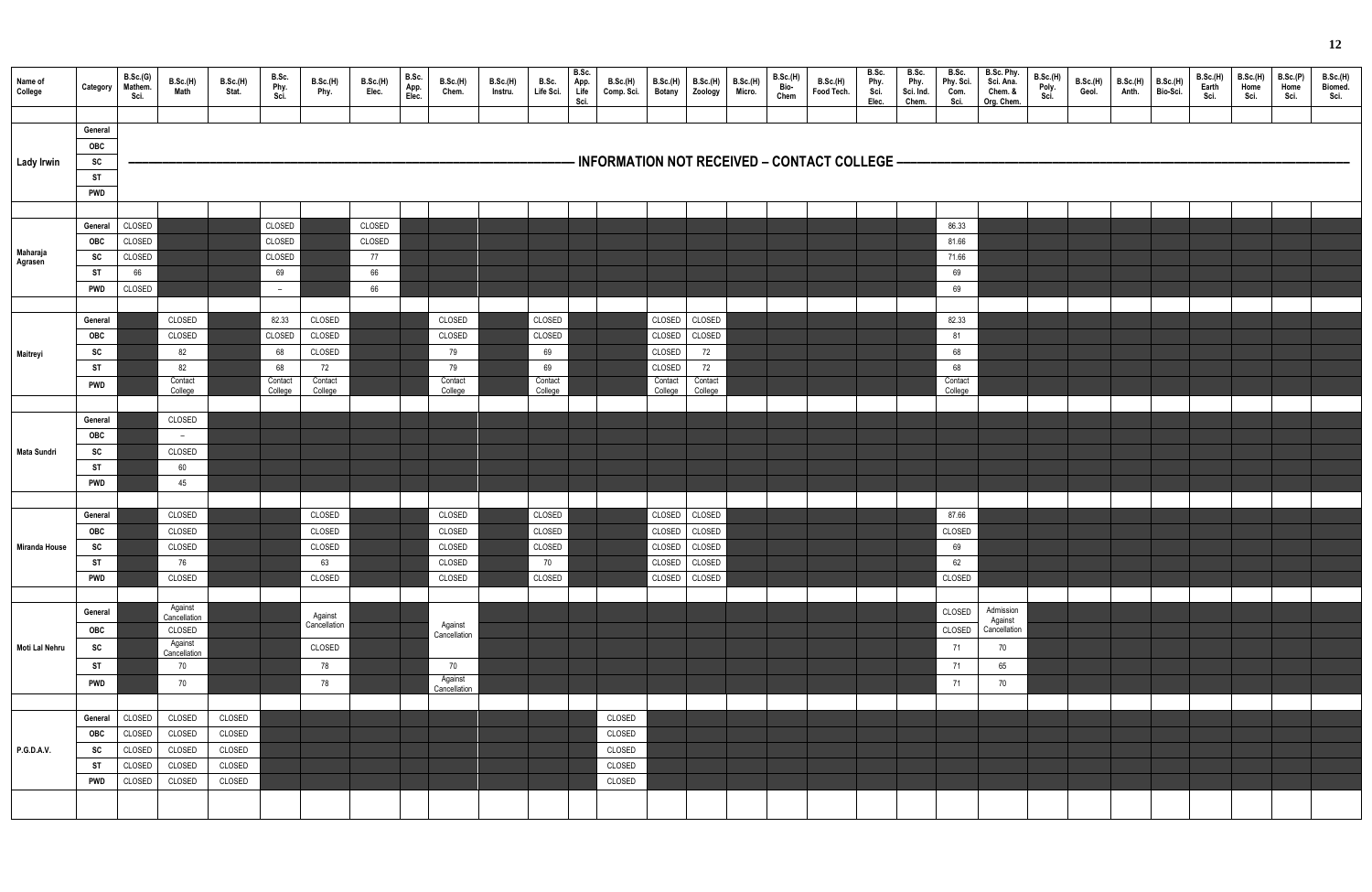| Name of<br>College                            | Category                | B.Sc.(G)<br>Mathem.<br>Sci. | <b>B.Sc.(H)</b><br><b>Math</b> | B.Sc.(H)<br>Stat. | B.Sc.<br>Phy.<br>Sci. | B.Sc.(H)<br>Phy.                                     | B.Sc.(H)<br>Elec.       | B.Sc.<br>App.<br>Elec. | B.Sc.(H)<br>Chem. | B.Sc.(H)<br>Instru.     | B.Sc.<br>Life Sci. | B.Sc.<br>App.<br>Life<br>Sci. | <b>B.Sc.(H)</b><br>Comp. Sci. | <b>B.Sc.(H)</b><br><b>Botany</b> | <b>B.Sc.(H)</b><br>Zoology | <b>B.Sc.(H)</b><br>Micro. | B.Sc.(H)<br>Bio-<br>Chem | <b>B.Sc.(H)</b><br>Food Tech. | B.Sc.<br>Phy.<br>Sci.<br>Elec. | B.Sc.<br>Phy.<br>Sci. Ind.<br>Chem. | B.Sc.<br>Phy. Sci.<br>Com.<br>Sci. | B.Sc. Phy.<br>Sci. Ana.<br>Chem. &<br>Org. Chem. | B.Sc.(H)<br>Poly.<br>Sci. | <b>B.Sc.(H)</b><br>Geol. | $B.Sc.(H)$ B.Sc.(H)<br>Anth. | Bio-Sci. | B.Sc.(H)<br>Earth<br>Sci. | B.Sc.(H)<br>Home<br>Sci. | B.Sc.(P)<br>Home<br>Sci. | <b>B.Sc.(H)</b><br>Biomed.<br>Sci. |
|-----------------------------------------------|-------------------------|-----------------------------|--------------------------------|-------------------|-----------------------|------------------------------------------------------|-------------------------|------------------------|-------------------|-------------------------|--------------------|-------------------------------|-------------------------------|----------------------------------|----------------------------|---------------------------|--------------------------|-------------------------------|--------------------------------|-------------------------------------|------------------------------------|--------------------------------------------------|---------------------------|--------------------------|------------------------------|----------|---------------------------|--------------------------|--------------------------|------------------------------------|
|                                               |                         |                             |                                |                   |                       |                                                      |                         |                        |                   |                         |                    |                               |                               |                                  |                            |                           |                          |                               |                                |                                     |                                    |                                                  |                           |                          |                              |          |                           |                          |                          |                                    |
|                                               | General<br>OBC          |                             | CLOSED<br>CLOSED               |                   |                       |                                                      |                         |                        |                   |                         |                    |                               |                               |                                  |                            |                           |                          |                               |                                |                                     |                                    |                                                  |                           |                          |                              |          |                           |                          |                          |                                    |
|                                               | SC                      |                             | CLOSED                         |                   |                       |                                                      |                         |                        |                   |                         |                    |                               |                               |                                  |                            |                           |                          |                               |                                |                                     |                                    |                                                  |                           |                          |                              |          |                           |                          |                          |                                    |
| P.G.D.A.V.(Eve.)                              |                         |                             | Contact                        |                   |                       |                                                      |                         |                        |                   |                         |                    |                               |                               |                                  |                            |                           |                          |                               |                                |                                     |                                    |                                                  |                           |                          |                              |          |                           |                          |                          |                                    |
|                                               | ST                      |                             | College                        |                   |                       |                                                      |                         |                        |                   |                         |                    |                               |                               |                                  |                            |                           |                          |                               |                                |                                     |                                    |                                                  |                           |                          |                              |          |                           |                          |                          |                                    |
|                                               | <b>PWD</b>              |                             | CLOSED                         |                   |                       |                                                      |                         |                        |                   |                         |                    |                               |                               |                                  |                            |                           |                          |                               |                                |                                     |                                    |                                                  |                           |                          |                              |          |                           |                          |                          |                                    |
|                                               |                         |                             | CLOSED                         |                   | CLOSED                |                                                      |                         |                        | CLOSED            |                         |                    |                               |                               |                                  |                            |                           |                          |                               | CLOSED                         | CLOSED                              |                                    |                                                  |                           |                          |                              |          |                           |                          |                          |                                    |
|                                               | General<br>OBC          |                             | CLOSED                         |                   | CLOSED                | $\overline{\phantom{a}}$<br>$\overline{\phantom{a}}$ | $ \,$<br>$-$            |                        | CLOSED            |                         |                    |                               |                               |                                  |                            |                           |                          |                               | CLOSED                         | CLOSED                              | $-$<br>$\sim$                      |                                                  |                           |                          |                              |          |                           |                          |                          |                                    |
| Rajdhani                                      | SC                      |                             | CLOSED                         |                   | CLOSED                | $\overline{\phantom{a}}$                             | $ \,$                   |                        | CLOSED            |                         |                    |                               |                               |                                  |                            |                           |                          |                               | CLOSED                         | CLOSED                              | $\overline{a}$                     |                                                  |                           |                          |                              |          |                           |                          |                          |                                    |
|                                               | <b>ST</b>               |                             | CLOSED                         |                   | 54                    | $\overline{\phantom{a}}$                             | $\sim$                  |                        | CLOSED            |                         |                    |                               |                               |                                  |                            |                           |                          |                               | 55                             | CLOSED                              | 56                                 |                                                  |                           |                          |                              |          |                           |                          |                          |                                    |
|                                               | <b>PWD</b>              |                             | 65                             |                   | CLOSED                | $\overline{\phantom{a}}$                             | 67                      |                        | 68                |                         |                    |                               |                               |                                  |                            |                           |                          |                               | 55                             | $\qquad \qquad -$                   | 65                                 |                                                  |                           |                          |                              |          |                           |                          |                          |                                    |
|                                               |                         |                             |                                |                   |                       |                                                      |                         |                        |                   |                         |                    |                               |                               |                                  |                            |                           |                          |                               |                                |                                     |                                    |                                                  |                           |                          |                              |          |                           |                          |                          |                                    |
|                                               | General                 |                             |                                | 91.5              |                       |                                                      |                         |                        |                   |                         |                    |                               | CLOSED                        |                                  |                            | CLOSED                    |                          |                               |                                |                                     |                                    |                                                  |                           | 84                       |                              |          |                           |                          |                          |                                    |
|                                               | OBC                     |                             |                                | 83                |                       |                                                      |                         |                        |                   |                         |                    |                               | 87.67-92.67                   |                                  |                            | CLOSED                    |                          |                               |                                |                                     |                                    |                                                  |                           | CLOSED                   |                              |          |                           |                          |                          |                                    |
| Ram Lal Anand                                 | SC                      |                             |                                | CLOSED            |                       |                                                      |                         |                        |                   |                         |                    |                               | 76-81                         |                                  |                            | 77                        |                          |                               |                                |                                     |                                    |                                                  |                           | 78                       |                              |          |                           |                          |                          |                                    |
|                                               | <b>ST</b>               |                             |                                | 68                |                       |                                                      |                         |                        |                   |                         |                    |                               | 73-78                         |                                  |                            | 73                        |                          |                               |                                |                                     |                                    |                                                  |                           | 76                       |                              |          |                           |                          |                          |                                    |
|                                               | <b>PWD</b>              |                             |                                | 81                |                       |                                                      |                         |                        |                   |                         |                    |                               | 78-83                         |                                  |                            | 75                        |                          |                               |                                |                                     |                                    |                                                  |                           | 78                       |                              |          |                           |                          |                          |                                    |
|                                               |                         |                             |                                |                   |                       |                                                      |                         |                        |                   |                         |                    |                               |                               |                                  |                            |                           |                          |                               |                                |                                     |                                    |                                                  |                           |                          |                              |          |                           |                          |                          |                                    |
|                                               | General                 |                             | CLOSED                         | CLOSED            | CLOSED                | CLOSED                                               |                         |                        | CLOSED            |                         | CLOSED             |                               |                               | CLOSED                           | CLOSED                     |                           |                          |                               |                                |                                     |                                    |                                                  |                           |                          |                              |          |                           |                          |                          |                                    |
|                                               | OBC                     |                             | CLOSED                         | CLOSED            | 85                    | CLOSED                                               |                         |                        | CLOSED            |                         | CLOSED             |                               |                               | CLOSED                           | CLOSED                     |                           |                          |                               |                                |                                     |                                    |                                                  |                           |                          |                              |          |                           |                          |                          |                                    |
| Ramjas                                        | <b>SC</b>               |                             | CLOSED                         | 81                | 74                    | CLOSED                                               |                         |                        | CLOSED            |                         | 71                 |                               |                               | 80                               | CLOSED                     |                           |                          |                               |                                |                                     |                                    |                                                  |                           |                          |                              |          |                           |                          |                          |                                    |
|                                               | <b>ST</b>               |                             | 79                             | 80                | 72                    | 76                                                   |                         |                        | 75                |                         | 68                 |                               |                               | 77                               | 76                         |                           |                          |                               |                                |                                     |                                    |                                                  |                           |                          |                              |          |                           |                          |                          |                                    |
|                                               | <b>PWD</b>              |                             | 78-80                          | 80                | 72                    | 79                                                   |                         |                        | 78                |                         | 68                 |                               |                               | 76                               | 76                         |                           |                          |                               |                                |                                     |                                    |                                                  |                           |                          |                              |          |                           |                          |                          |                                    |
|                                               |                         |                             |                                |                   |                       |                                                      |                         |                        |                   |                         |                    |                               |                               |                                  |                            |                           |                          |                               |                                |                                     |                                    |                                                  |                           |                          |                              |          |                           |                          |                          |                                    |
|                                               | General                 |                             | CLOSED                         |                   |                       |                                                      |                         |                        |                   |                         |                    |                               |                               |                                  |                            |                           |                          |                               |                                |                                     |                                    |                                                  |                           |                          |                              |          |                           |                          |                          |                                    |
| Satyawati Co-                                 | OBC                     |                             | CLOSED                         |                   |                       |                                                      |                         |                        |                   |                         |                    |                               |                               |                                  |                            |                           |                          |                               |                                |                                     |                                    |                                                  |                           |                          |                              |          |                           |                          |                          |                                    |
| Ed.                                           | ${\sf sc}$<br><b>ST</b> |                             | CLOSED<br>72-78                |                   |                       |                                                      |                         |                        |                   |                         |                    |                               |                               |                                  |                            |                           |                          |                               |                                |                                     |                                    |                                                  |                           |                          |                              |          |                           |                          |                          |                                    |
|                                               | <b>PWD</b>              |                             | 60                             |                   |                       |                                                      |                         |                        |                   |                         |                    |                               |                               |                                  |                            |                           |                          |                               |                                |                                     |                                    |                                                  |                           |                          |                              |          |                           |                          |                          |                                    |
|                                               |                         |                             |                                |                   |                       |                                                      |                         |                        |                   |                         |                    |                               |                               |                                  |                            |                           |                          |                               |                                |                                     |                                    |                                                  |                           |                          |                              |          |                           |                          |                          |                                    |
|                                               | General                 |                             |                                |                   |                       |                                                      |                         |                        |                   |                         |                    |                               | 92                            |                                  |                            |                           |                          |                               |                                |                                     |                                    |                                                  |                           |                          |                              |          |                           |                          |                          |                                    |
|                                               | OBC                     |                             |                                |                   |                       |                                                      |                         |                        |                   |                         |                    |                               | 84                            |                                  |                            |                           |                          |                               |                                |                                     |                                    |                                                  |                           |                          |                              |          |                           |                          |                          |                                    |
| Shaheed<br>Sukhdev Col .of                    | SC                      |                             |                                |                   |                       |                                                      |                         |                        |                   |                         |                    |                               | $80\,$                        |                                  |                            |                           |                          |                               |                                |                                     |                                    |                                                  |                           |                          |                              |          |                           |                          |                          |                                    |
| <b>Bus. Studies</b>                           | ST                      |                             |                                |                   |                       |                                                      |                         |                        |                   |                         |                    |                               | 78                            |                                  |                            |                           |                          |                               |                                |                                     |                                    |                                                  |                           |                          |                              |          |                           |                          |                          |                                    |
|                                               | <b>PWD</b>              |                             |                                |                   |                       |                                                      |                         |                        |                   |                         |                    |                               | 89                            |                                  |                            |                           |                          |                               |                                |                                     |                                    |                                                  |                           |                          |                              |          |                           |                          |                          |                                    |
|                                               |                         |                             |                                |                   |                       |                                                      |                         |                        |                   |                         |                    |                               |                               |                                  |                            |                           |                          |                               |                                |                                     |                                    |                                                  |                           |                          |                              |          |                           |                          |                          |                                    |
|                                               | General                 |                             |                                |                   |                       |                                                      | Against<br>Cancellation |                        |                   | Against<br>Cancellation |                    |                               | Against<br>Cancellation       |                                  |                            |                           |                          | Against<br>Cancellation       |                                |                                     |                                    |                                                  |                           |                          |                              |          |                           |                          |                          | Against<br>Cancellation            |
| Shaheed                                       | OBC                     |                             |                                |                   |                       |                                                      | CLOSED                  |                        |                   | 66                      |                    |                               | 77-82                         |                                  |                            |                           |                          | 80                            |                                |                                     |                                    |                                                  |                           |                          |                              |          |                           |                          |                          | 83                                 |
| Rajguru College<br>of Appld. Sc. for<br>Women | SC                      |                             |                                |                   |                       |                                                      | 65                      |                        |                   | 63                      |                    |                               | 72-77                         |                                  |                            |                           |                          | CLOSED                        |                                |                                     |                                    |                                                  |                           |                          |                              |          |                           |                          |                          | CLOSED                             |
|                                               | ST                      |                             |                                |                   |                       |                                                      | 60                      |                        |                   | 58                      |                    |                               | 60-65                         |                                  |                            |                           |                          | 68                            |                                |                                     |                                    |                                                  |                           |                          |                              |          |                           |                          |                          | CLOSED                             |
|                                               | <b>PWD</b>              |                             |                                |                   |                       |                                                      | 65                      |                        |                   | 58                      |                    |                               | 60-65                         |                                  |                            |                           |                          | 70                            |                                |                                     |                                    |                                                  |                           |                          |                              |          |                           |                          |                          | CLOSED                             |
|                                               |                         |                             |                                |                   |                       |                                                      |                         |                        |                   |                         |                    |                               |                               |                                  |                            |                           |                          |                               |                                |                                     |                                    |                                                  |                           |                          |                              |          |                           |                          |                          |                                    |
|                                               |                         |                             |                                |                   |                       |                                                      |                         |                        |                   |                         |                    |                               |                               |                                  |                            |                           |                          |                               |                                |                                     |                                    |                                                  |                           |                          |                              |          |                           |                          |                          |                                    |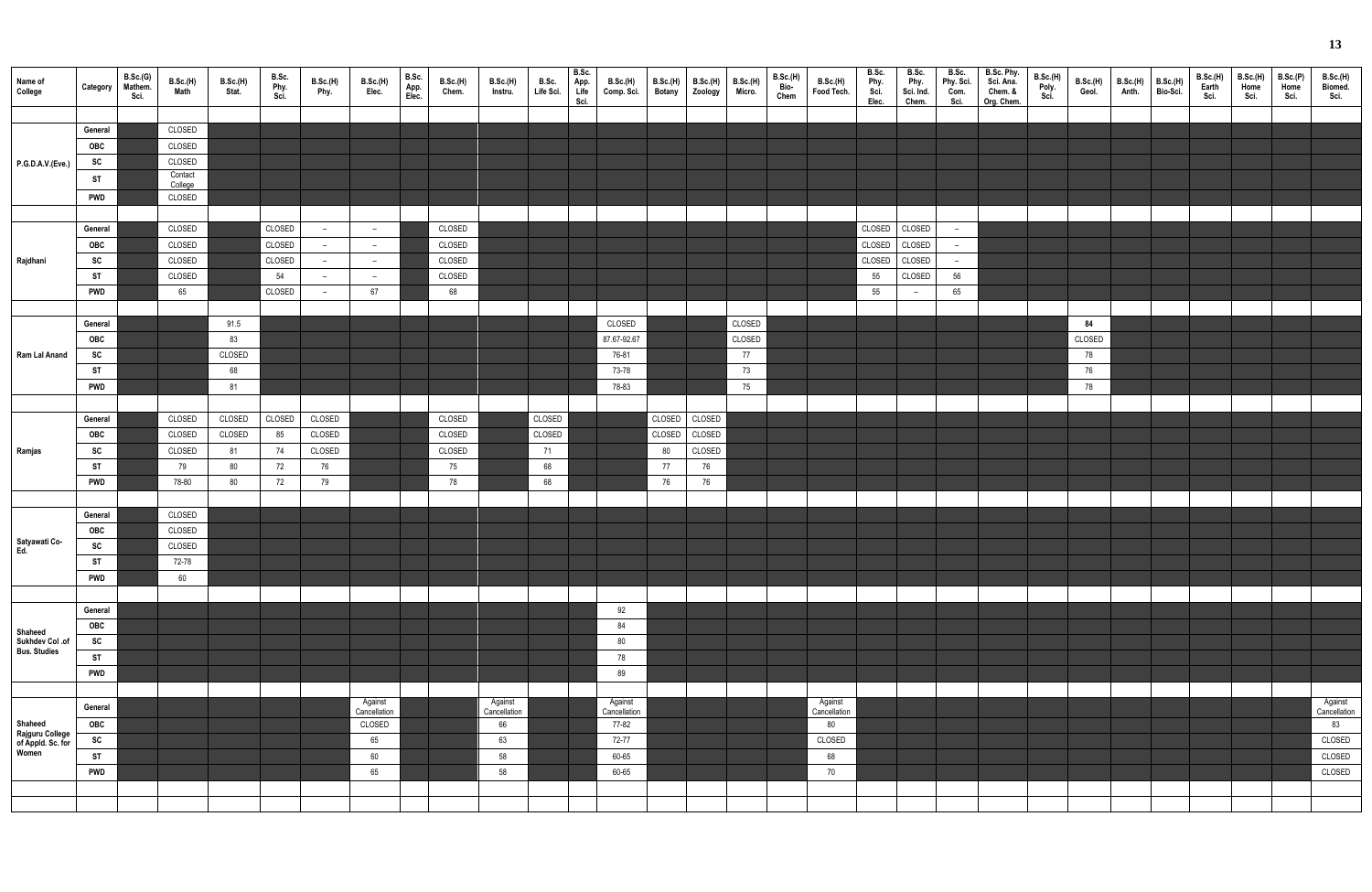| Name of<br>College             | Category                                 | B.Sc.(G)<br>Mathem.<br>Sci. | B.Sc.(H)<br>Math             | <b>B.Sc.(H)</b><br>Stat. | B.Sc.<br>Phy.<br>Sci. | <b>B.Sc.(H)</b><br>Phy. | <b>B.Sc.(H)</b><br>Elec. | B.Sc.<br>App.<br>Elec. | B.Sc.(H)<br>Chem. | B.Sc.(H)<br>Instru. | B.Sc. App.<br>Life Sci. Life<br>Sci. | B.Sc. | <b>B.Sc.(H)</b><br>Comp. Sci.                  |        | B.Sc.(H) B.Sc.(H) B.Sc.(H)<br>Botany Zoology Micro. | <b>B.Sc.(H)</b><br>Bio-<br>Chem | <b>B.Sc.(H)</b><br>Food Tech. | B.Sc.<br>Phy.<br>Sci.<br>Elec. | B.Sc.<br>Phy.<br>Sci. Ind.<br>Chem. | B.Sc.<br>Phy. Sci.<br>Com.<br>Sci. | B.Sc. Phy.<br>Sci. Ana.<br>Chem. &<br>Org. Chem. | <b>B.Sc.(H)</b><br>Poly.<br>Sci. | B.Sc.(H)<br>Geol. | B.Sc.(H)<br>Anth. | B.Sc.(H)<br>Bio-Sci. | B.Sc.(H)<br>Earth<br>Sci. | <b>B.Sc.(H)</b><br>Home<br>Sci. | B.Sc.(P)<br>Home<br>Sci. | B.Sc.(H)<br>Biomed.<br>Sci. |
|--------------------------------|------------------------------------------|-----------------------------|------------------------------|--------------------------|-----------------------|-------------------------|--------------------------|------------------------|-------------------|---------------------|--------------------------------------|-------|------------------------------------------------|--------|-----------------------------------------------------|---------------------------------|-------------------------------|--------------------------------|-------------------------------------|------------------------------------|--------------------------------------------------|----------------------------------|-------------------|-------------------|----------------------|---------------------------|---------------------------------|--------------------------|-----------------------------|
| Shaheed                        | General<br>OBC<br>SC                     |                             | CLOSED<br>CLOSED<br>CLOSED   |                          |                       |                         |                          |                        |                   |                     |                                      |       |                                                |        |                                                     |                                 |                               |                                |                                     |                                    |                                                  |                                  |                   |                   |                      |                           |                                 |                          |                             |
| <b>Bhagat Singh</b>            | <b>ST</b><br><b>PWD</b>                  |                             | CLOSED<br>Contact<br>College |                          |                       |                         |                          |                        |                   |                     |                                      |       |                                                |        |                                                     |                                 |                               |                                |                                     |                                    |                                                  |                                  |                   |                   |                      |                           |                                 |                          |                             |
| S.G.G.S. Coll. of<br>Commerce. | General<br><b>OBC</b><br>SC<br><b>ST</b> |                             |                              |                          |                       |                         |                          |                        |                   |                     |                                      |       | CLOSED<br>$\overline{\phantom{a}}$<br>78<br>69 |        |                                                     |                                 |                               |                                |                                     |                                    |                                                  |                                  |                   |                   |                      |                           |                                 |                          |                             |
|                                | <b>PWD</b><br>General                    |                             |                              |                          |                       |                         |                          |                        |                   |                     |                                      |       | 73                                             |        |                                                     |                                 |                               |                                |                                     |                                    |                                                  |                                  |                   |                   |                      |                           |                                 |                          |                             |
| S.G.T.B. Khalsa                | OBC<br>SC<br><b>ST</b><br><b>PWD</b>     |                             |                              |                          |                       |                         |                          |                        |                   |                     |                                      |       | - INFORMATION NOT RECEIVED - CONTACT COLLEGE - |        |                                                     |                                 |                               |                                |                                     |                                    |                                                  |                                  |                   |                   |                      |                           |                                 |                          |                             |
|                                |                                          |                             |                              |                          |                       |                         |                          |                        |                   |                     |                                      |       |                                                |        |                                                     |                                 |                               |                                |                                     |                                    |                                                  |                                  |                   |                   |                      |                           |                                 |                          |                             |
|                                | General                                  |                             | CLOSED                       |                          | CLOSED                | CLOSED                  |                          |                        | CLOSED            |                     | CLOSED                               |       |                                                | 81.3   | WL                                                  | CLOSED                          |                               |                                |                                     | CLOSED                             |                                                  |                                  |                   |                   |                      |                           |                                 |                          |                             |
|                                |                                          |                             |                              |                          |                       |                         |                          |                        |                   |                     |                                      |       |                                                |        |                                                     |                                 |                               |                                |                                     |                                    |                                                  |                                  |                   |                   |                      |                           |                                 |                          |                             |
|                                | OBC                                      |                             | CLOSED                       |                          | CLOSED                | CLOSED                  |                          |                        | CLOSED            |                     | CLOSED                               |       |                                                | WL     | <b>WL</b>                                           | CLOSED                          |                               |                                |                                     | CLOSED                             |                                                  |                                  |                   |                   |                      |                           |                                 |                          |                             |
| Shivaji                        | SC                                       |                             | 80                           |                          | CLOSED                | 78                      |                          |                        | 80                |                     | CLOSED                               |       |                                                | CLOSED | 74                                                  | CLOSED                          |                               |                                |                                     | CLOSED                             |                                                  |                                  |                   |                   |                      |                           |                                 |                          |                             |
|                                | <b>ST</b>                                |                             | 79                           |                          | 69                    | 76                      |                          |                        | 78                |                     | 65                                   |       |                                                | 71     | 71                                                  | 68                              |                               |                                |                                     | 66                                 |                                                  |                                  |                   |                   |                      |                           |                                 |                          |                             |
|                                | <b>PWD</b>                               |                             | 78                           |                          | 69                    | 76                      |                          |                        | 77                |                     | 65                                   |       |                                                | 70     | 71                                                  | 68                              |                               |                                |                                     | 60                                 |                                                  |                                  |                   |                   |                      |                           |                                 |                          |                             |
|                                |                                          |                             |                              |                          |                       |                         |                          |                        |                   |                     |                                      |       |                                                |        |                                                     |                                 |                               |                                |                                     |                                    |                                                  |                                  |                   |                   |                      |                           |                                 |                          |                             |
|                                | General                                  |                             | CLOSED                       |                          |                       |                         |                          |                        |                   |                     |                                      |       | CLOSED                                         |        |                                                     |                                 |                               |                                |                                     |                                    |                                                  |                                  |                   |                   |                      |                           |                                 |                          |                             |
|                                | OBC                                      |                             | 81                           |                          |                       |                         |                          |                        |                   |                     |                                      |       | CLOSED                                         |        |                                                     |                                 |                               |                                |                                     |                                    |                                                  |                                  |                   |                   |                      |                           |                                 |                          |                             |
| Shyama Prasad<br>Mukherjee     | SC                                       |                             | 71                           |                          |                       |                         |                          |                        |                   |                     |                                      |       | CLOSED                                         |        |                                                     |                                 |                               |                                |                                     |                                    |                                                  |                                  |                   |                   |                      |                           |                                 |                          |                             |
| College                        | <b>ST</b>                                |                             | 71                           |                          |                       |                         |                          |                        |                   |                     |                                      |       | 72.5-77.5                                      |        |                                                     |                                 |                               |                                |                                     |                                    |                                                  |                                  |                   |                   |                      |                           |                                 |                          |                             |
|                                | <b>PWD</b>                               |                             | 71                           |                          |                       |                         |                          |                        |                   |                     |                                      |       | 84-89                                          |        |                                                     |                                 |                               |                                |                                     |                                    |                                                  |                                  |                   |                   |                      |                           |                                 |                          |                             |
|                                |                                          |                             |                              |                          |                       |                         |                          |                        |                   |                     |                                      |       |                                                |        |                                                     |                                 |                               |                                |                                     |                                    |                                                  |                                  |                   |                   |                      |                           |                                 |                          |                             |
|                                | General                                  |                             |                              |                          | CLOSED                |                         |                          |                        |                   |                     |                                      |       |                                                |        |                                                     |                                 |                               | CLOSED                         |                                     | CLOSED                             |                                                  |                                  |                   |                   |                      |                           |                                 |                          |                             |
|                                | OBC                                      |                             |                              |                          | CLOSED                |                         |                          |                        |                   |                     |                                      |       |                                                |        |                                                     |                                 |                               | CLOSED                         |                                     | CLOSED                             |                                                  |                                  |                   |                   |                      |                           |                                 |                          |                             |
| Shyam Lal                      | SC                                       |                             |                              |                          | 59                    |                         |                          |                        |                   |                     |                                      |       |                                                |        |                                                     |                                 |                               | 61                             |                                     | 64                                 |                                                  |                                  |                   |                   |                      |                           |                                 |                          |                             |
|                                | <b>ST</b>                                |                             |                              |                          | 50                    |                         |                          |                        |                   |                     |                                      |       |                                                |        |                                                     |                                 |                               | 50                             |                                     | 50                                 |                                                  |                                  |                   |                   |                      |                           |                                 |                          |                             |
|                                | <b>PWD</b>                               |                             |                              |                          | 50                    |                         |                          |                        |                   |                     |                                      |       |                                                |        |                                                     |                                 |                               | 50                             |                                     | 50                                 |                                                  |                                  |                   |                   |                      |                           |                                 |                          |                             |
|                                |                                          |                             |                              |                          |                       |                         |                          |                        |                   |                     |                                      |       |                                                |        |                                                     |                                 |                               |                                |                                     |                                    |                                                  |                                  |                   |                   |                      |                           |                                 |                          |                             |
|                                |                                          |                             |                              |                          |                       |                         |                          |                        |                   |                     |                                      |       |                                                |        |                                                     |                                 |                               |                                |                                     |                                    |                                                  |                                  |                   |                   |                      |                           |                                 |                          |                             |
|                                | General                                  |                             |                              |                          | CLOSED                |                         | CLOSED                   |                        |                   |                     | CLOSED                               |       |                                                |        |                                                     |                                 |                               |                                |                                     |                                    |                                                  |                                  |                   |                   |                      |                           |                                 |                          |                             |
|                                | OBC                                      |                             |                              |                          | CLOSED                |                         | CLOSED                   |                        |                   |                     | CLOSED                               |       |                                                |        |                                                     |                                 |                               |                                |                                     |                                    |                                                  |                                  |                   |                   |                      |                           |                                 |                          |                             |
| Sri Aurobindo                  | SC                                       |                             |                              |                          | 68                    |                         | 75                       |                        |                   |                     | 68                                   |       |                                                |        |                                                     |                                 |                               |                                |                                     |                                    |                                                  |                                  |                   |                   |                      |                           |                                 |                          |                             |
|                                | ST                                       |                             |                              |                          | 65                    |                         | 75                       |                        |                   |                     | 67                                   |       |                                                |        |                                                     |                                 |                               |                                |                                     |                                    |                                                  |                                  |                   |                   |                      |                           |                                 |                          |                             |
|                                | <b>PWD</b>                               |                             |                              |                          | 65                    |                         | 74                       |                        |                   |                     | 67                                   |       |                                                |        |                                                     |                                 |                               |                                |                                     |                                    |                                                  |                                  |                   |                   |                      |                           |                                 |                          |                             |
|                                |                                          |                             |                              |                          |                       |                         |                          |                        |                   |                     |                                      |       |                                                |        |                                                     |                                 |                               |                                |                                     |                                    |                                                  |                                  |                   |                   |                      |                           |                                 |                          |                             |
|                                |                                          |                             |                              |                          |                       |                         |                          |                        |                   |                     |                                      |       |                                                |        |                                                     |                                 |                               |                                |                                     |                                    |                                                  |                                  |                   |                   |                      |                           |                                 |                          |                             |